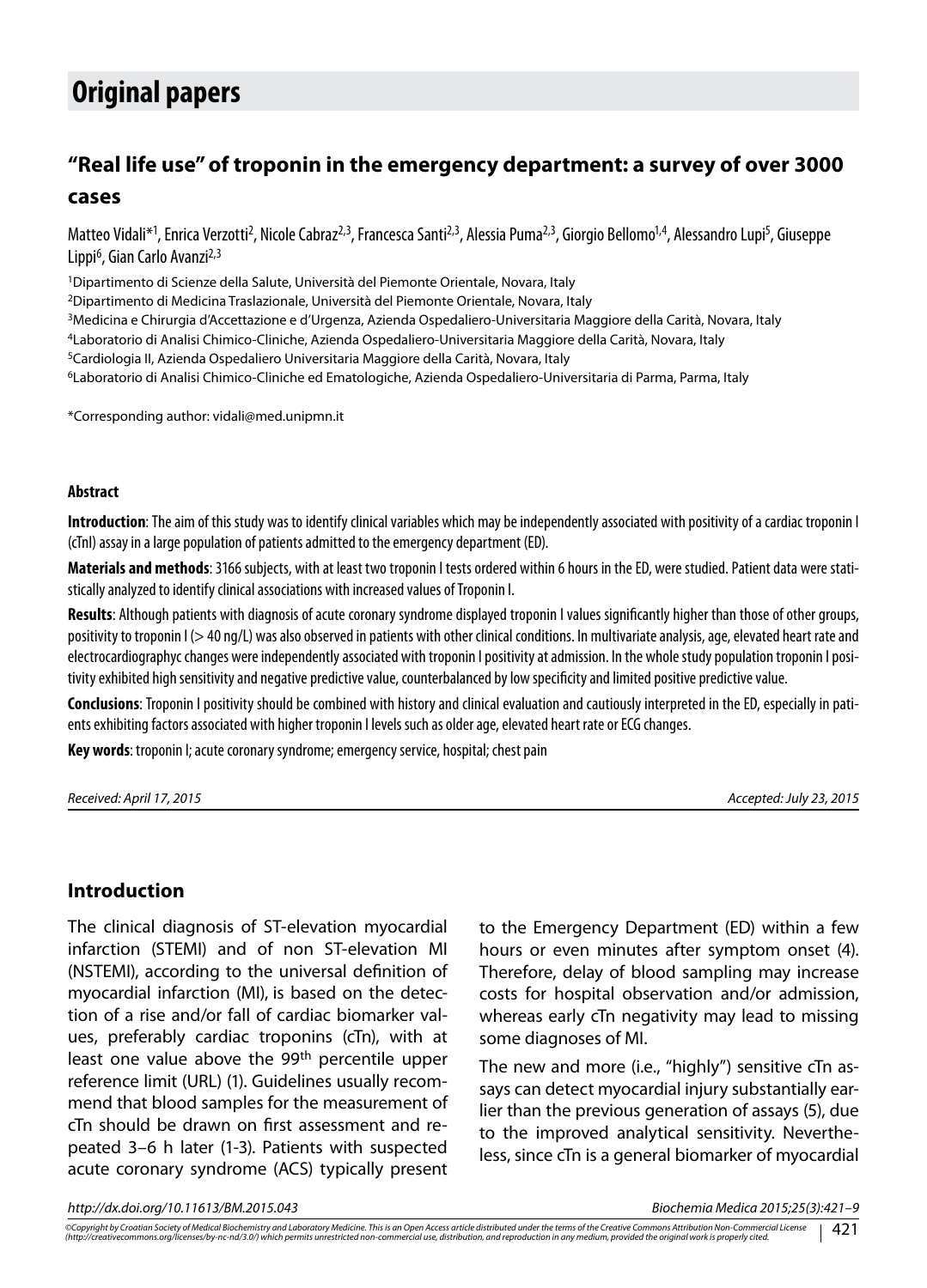injury, a variety of different causes of myocardial damage such as inflammation (6) pulmonary embolism (7) and heart failure (8) may cause increased level of plasma cTn. On the other hand, these assays should be regarded as significant step forward for diagnosing patients with stable cardiovascular disease and to anticipate their prognosis (9). The availability of new, high-sensitivity (HS) cTn tests, along with the more extensive use of this test in ED as universal "screening for MI", has remarkably increased the number of patient testing positive for cTn (i.e., cTn value over the 99th percentile of a reference population) (10). The obvious consequence is a further increase in the workload necessary to rule out ACS in cTn positive patients. Emergency physicians have therefore been faced with the paradox of increasing efforts to troubleshoot the causes of potential positivity of this marker due to conditions other than myocardial ischemia. The aim of this study was to identify clinical variables which may be independently associated with positivity of a cTnI assay in a large population of patients admitted to the emergency department (ED).The main novelty of this study resides in providing valuable information about cTnI in order to help emergency physicians to appropriately use and interpret this test in a day-to-day clinical setting of an ED.

### **Materials and methods**

#### **Subjects**

Between April 2012 and March 2013, 33,496 cTnI tests were performed in the local hospital laboratory, corresponding to 11,470 different patients. A total number of 5,596 out of these patients, having at least 2 cTnI tests ordered within 6 hours, were further selected. Among these patients, 3,188 were admitted to the ED, and complete clinical data were available in 3,166 subjects who were hence finally included in the study.

Median basal (t1) and following (t2) cTnI values (expressed as ng/L, following IFCC recommendations) were classified according to ED discharge diagnosis. Nevertheless, additional information was acquired in order to perform a statistical analysis in the population sample and in specific subgroups, as follows:

Electrocardiograms (ECG) obtained at presentation were retrospectively re-interpreted, by three expert physicians, in a blinded fashion as 1) normal or non-diagnostic: paced rhythm or old left bundle-branch block (LBBB), non-specific ST-T changes; 2) as suggestive of ACS: ST-segment depression or elevation  $(≥ 1.0$  mm in more than two contiguous leads), new onset of LBBB or new Twave inversion.

Chest pain was retrospectively classified as typical or atypical by two expert physicians using the following criteria (11,12): typical chest pain was diffuse at the entire chest, localized under sternum or epigastric, gradual or waxing and waning onset, duration ranging from few minutes to 2 hours, spontaneous or provoked by activity, not influenced by respiration or changes in body position, described as squeezing, tightness, pressure, constriction, crushing, strangling, burning, heartburn, fullness in the chest, band-like sensation, knot in the center of the chest, lump in throat, heavy weight on chest, toothache. Irradiation to epigastrium, shoulders, arms, wrist, neck and throat, lower jaw and teeth or interscapular region was instead considered atypical.

Data were also retrospectively re-evaluated by two expert physicians and patients were considered as "unequivocal ACS" if they were admitted to ED with chest pain, with ECG changes suggestive of ACS and with a coronary angiography showing stenosis > 70% of lumen diameter of 1 or more coronary arteries (13).

The study was planned according to the guidelines of the local ethical committee in conformity to the principles of the Declaration of Helsinki.

#### **Methods**

Blood samples were collected in Becton Dickinson Vacutainer Plastic tubes containing lithium heparin (Vol. 4.5 mL, Ref. 366567) (BD Diagnostics, Franklin Lakes, New Jersey, USA). cTnI concentration was measured with the TnI-Ultra method, on ADVIA Centaur®CP platform (Siemens Healthcare Diagnostic, Erlangen, Germany). The threshold val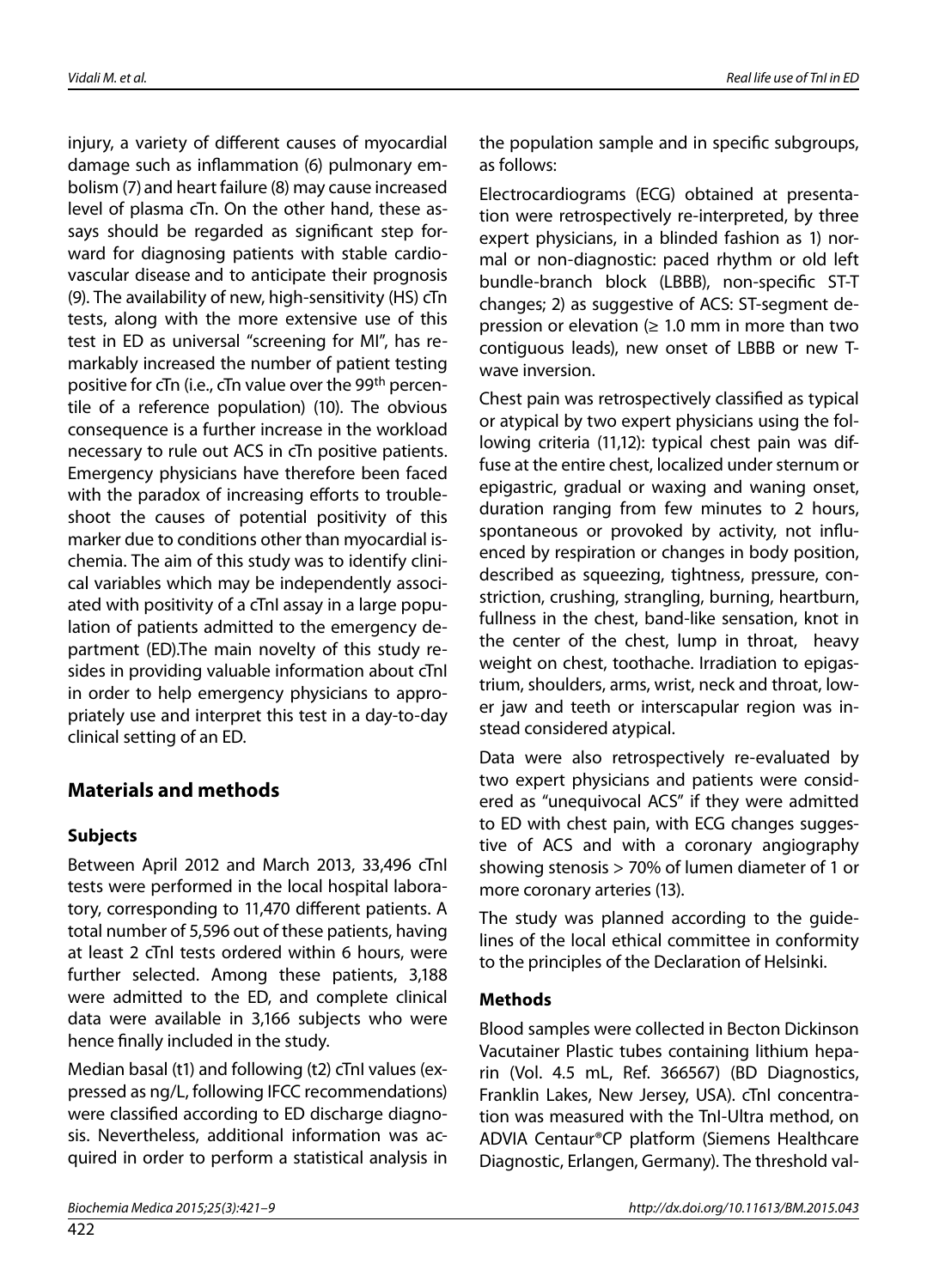ue of this assay, which is the value beyond which the concentration of cTnI is considered clinically significant and corresponding to the 99th percentile, is 40 ng/L (CV 10%). The TnI test was hence classified as "positive" in the presence of values > 40 ng/L, whereas values equal or lower than this threshold were considered as "negative".

#### **Statistical analysis**

Statistical analyses and graphs were performed by SPSS statistical software v. 15.0 (SPSS Inc., Chicago, IL, USA) and R software v. 2.15.1 (R Foundation for Statistical Computing). Differences between groups were estimated by non-parametric Kruskal-Wallis (with Bonferroni correction for multiple comparisons) or Mann-Whitney tests. Differences in proportions were estimated by Chi-squared or Fisher's exact test. Confidence intervals (CI) were calculated using CIA software v. 2.1.1 (by T Bryant, University of Southampton, UK). Distribution of basal and subsequent cTnI data, assessed by the Kolmogorov–Smirnov and the Shapiro-Wilk tests, and visually by histogram and kernel density plot, was found to be highly skewed. Predictors for positive cTnI test (> 40 ng/L) were estimated by univariate and multivariate logistic regression. Sensitivity (Se), specificity (Sp), positive predictive value (PPV) and negative predictive value (NPV) to detect "unequivocal ACS" were calculated in the whole sample and in three subgroups (see column 1 in Table 2) and were provided with their 95% confidence intervals, according to the efficientscore method (corrected for continuity).

### **Results**

#### **cTnI values and ED diagnosis**

The study population included 3,166 patients, 1,757 males (55.5%) and 1,409 females (44.5%), with a median age of 72 years (interquartile range [IQR] 57-82 years, min-max 16-104 years). The patients were classified in 16 groups according to discharge diagnosis from the ED. Table 1 shows basal (time 1: admission) and following (time 2: within 6 h) cTnI values. Patients with ACS (group 3;  $N = 303$ ) displayed both basal and subsequent cTnI values significantly higher than those of other groups (Bonferroni correction; group 3 *vs*. all other groups:  $P < 0.01$ ).

Table 1 shows also the change of cTnI positivity (% of values > 40 ng/L) between the two time points. In all groups, but not 8, the rate of cTnI positivity increased from time 1 to time 2, with larger increase for groups 1 (from 62.0 to 74.1%), 2 (from 26.2 to 35.3%) and 3 (from 76.2 to 93.7%). Interestingly, 230 out of 231 positive basal cTnI values in group 3 (ACS) were confirmed as positive also at time 2.

#### **cTnI and clinical presentation: chest pain and admission heart rate**

Among all patients admitted to the ED, 1,629 (51.5%) did not report chest pain, 657 (20.7%) and 666 (21.0%) respectively reported typical and atypical chest pain, whereas 214 (6.8%) reported a chest pain that was not classified as typical/atypical. Patients without chest pain displayed basal and subsequent cTnI values significantly higher than patients with typical or atypical pain (Bonferroni correction;  $P < 0.003$ ).

In the ACS group ( $N = 303$ ), 73 patients (24.1%) did not report chest pain, 131 (43.2%) and 54 (17.8%) respectively reported typical and atypical chest pain, whereas 45 (14.9%) reported a chest pain that was not classified as typical/atypical. In this group, no association between chest pain type and cTnI positivity at either time point was observed. However, patients without chest pain ( $N =$ 73) showed significantly higher basal cTnI values than patients with chest pain ( $N = 230$ ) ( $P = 0.022$ ). Surprisingly, no difference was found in cTnI values of the second time point ( $P = 0.216$ ).

Patients with elevated admission heart rate (HR > 100 bpm, 18.1%) displayed significantly higher basal cTnI values (Bonferroni correction, P < 0.0015) and larger prevalence of cTnI positivity ( $P < 0.001$ ) than patients with lower HR. No difference was found between patients with admission HR < 60 bpm (6.1%) and HR between 60 and 100 bpm (75.8%).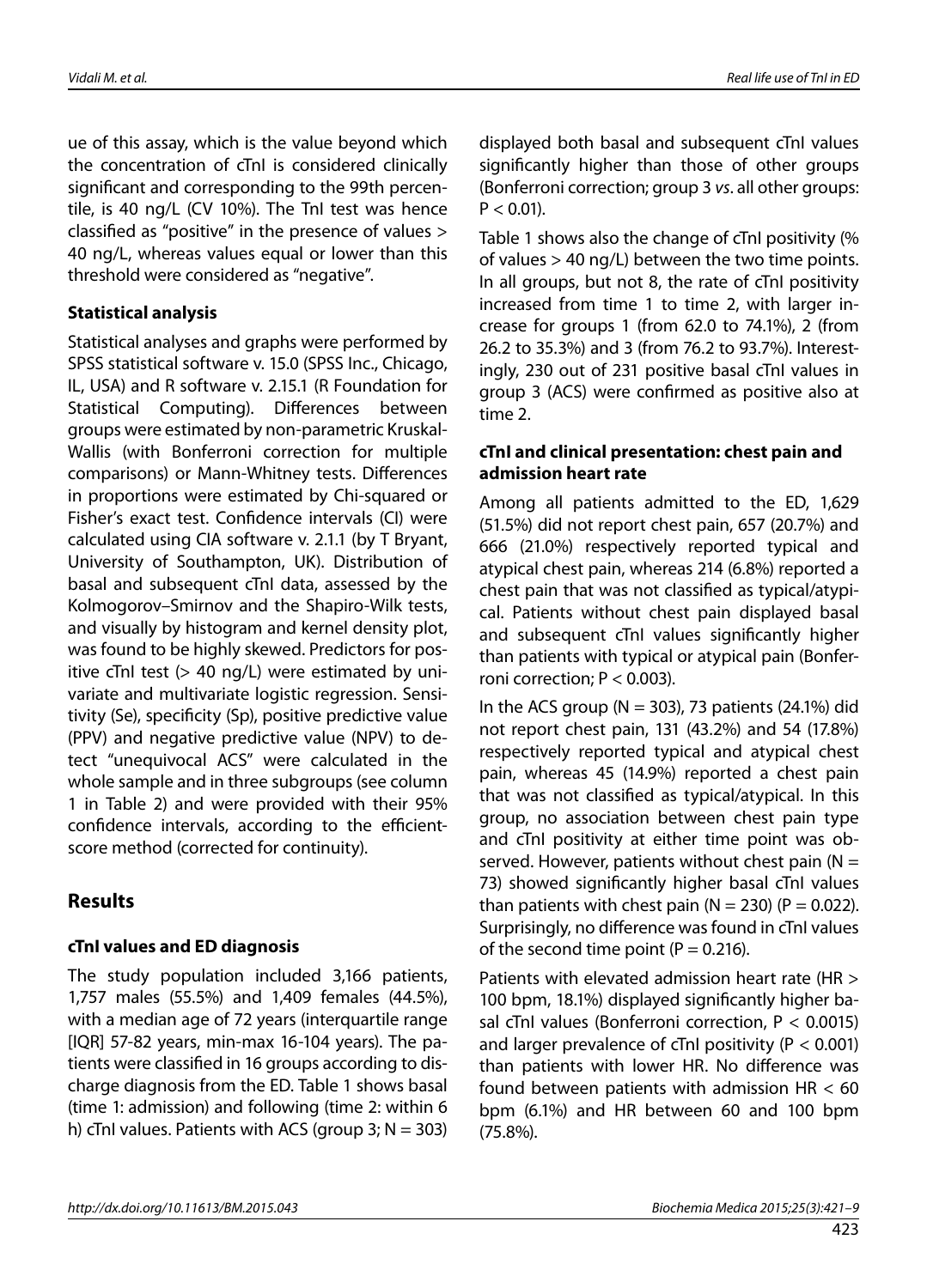|    | <b>ED Diagnosis group</b><br>N of patients (%)                                                           | cTnl t1<br>median (IQR),<br>N of patients (%) | cTnl t2<br>median (IQR),<br>N of patients (%) |  |  |
|----|----------------------------------------------------------------------------------------------------------|-----------------------------------------------|-----------------------------------------------|--|--|
| 1  | Congestive cardiac failure, acute pulmonary edema<br>255(8.1)                                            | 60 (30-130)<br>POS 158 (62.0)                 | 90 (40-300)<br>POS 189 (74.1)                 |  |  |
|    |                                                                                                          |                                               | POS at both times: 151 (59.2)                 |  |  |
| 2  | Atrial fibrillation, arrhythmia<br>225(7.1)                                                              | 20 (10-50)<br>POS 59 (26.2)                   | 30 (10-90)<br>POS 80 (35.6)                   |  |  |
|    |                                                                                                          |                                               | POS at both times: 54 (24.0)                  |  |  |
| 3  | Acute coronary syndrome (STEMI, NSTEMI, unstable<br>angina)                                              | 240 (50-1850)*<br>POS 231 (76.2)              | 3520 (370-24800)*<br>POS 284 (93.7)           |  |  |
|    | 303(9.5)                                                                                                 | POS at both times: 230 (75.9)                 |                                               |  |  |
| 4  | Chest, epigastric pain<br>992 (31.3)                                                                     | 10 (10-20)<br>POS 120 (12.1)                  | 10 (10-20)<br>POS 145 (14.6)                  |  |  |
|    |                                                                                                          | POS at both times: 109 (11.0)                 |                                               |  |  |
| 5  | Pneumonia, COPD, dyspnoea, respiratory failure,<br>pulmonary embolism, other conditions affecting        | 50 (10-130)<br>POS 162 (55.9)                 | 60 (20-240)<br>POS 172 (59.3)                 |  |  |
|    | respiratory system<br>290 (9.2)                                                                          | POS at both times: 154 (53.1)                 |                                               |  |  |
| 6  | Stroke, TIA, other conditions affecting CNS                                                              | 20 (10-90)<br>POS 44 (37.6)                   | 20 (10-130)<br>POS 46 (39.3)                  |  |  |
|    | 117(3.7)                                                                                                 |                                               | POS at both times: 43 (36.8)                  |  |  |
| 7  | Trauma, contusion, bone fracture<br>102(3.2)                                                             | 10 (10-60)<br>POS 33 (32.4)                   | 20 (10-70)<br>POS 38 (37.3)                   |  |  |
|    |                                                                                                          | POS at both times: 31 (30.4)                  |                                               |  |  |
| 8  | Salt and water derangements, metabolic disorders<br>87(2.7)                                              | 60 (20-240)<br>POS 54 (62.1)                  | 80 (20-250)<br>POS 52 (59.8)                  |  |  |
|    |                                                                                                          | POS at both times: 50 (57.5)                  |                                               |  |  |
| 9  | Hypertensive emergency                                                                                   | 10 (10-20)<br>POS 13 (17.3)                   | 10 (10-30)<br>POS 16 (21.3)                   |  |  |
|    | 75(2.4)                                                                                                  | POS at both times: 13 (17.3)                  |                                               |  |  |
| 10 | Syncope, pre-syncope<br>253 (8.0)                                                                        | 10 (10-30)<br>POS 40 (15.8)                   | 10 (10-30)<br>POS 47 (18.6)                   |  |  |
|    |                                                                                                          | POS at both times: 31 (12.3)                  |                                               |  |  |
| 11 | Shock, hypotension                                                                                       | 40 (10-130)<br>POS 16 (47.1)                  | 70 (10-180)<br>POS 18 (52.9)                  |  |  |
|    | 34(1.1)                                                                                                  |                                               | POS at both times: 16 (47.1)                  |  |  |
|    |                                                                                                          | $10(10-10)$                                   | $10(10-20)$                                   |  |  |
| 12 | Psychosis, drug abuse, intoxications<br>48 (1.5)                                                         | POS 4 (8.3)                                   | POS 7 (14.6)<br>POS at both times: 4 (8.3)    |  |  |
|    |                                                                                                          |                                               |                                               |  |  |
|    | Gastritis, vomiting, abdominal pain, diarrhea, acute<br>abdomen, cholangitis, other conditions affecting | 10 (10-50)<br>POS 47 (24.9)                   | $10(10-60)$<br>POS 52 (27.5)                  |  |  |
| 13 | digestive system<br>189 (6.0)                                                                            | POS at both times: 45 (23.8)                  |                                               |  |  |

**Table 1.** Median basal (t1) and subsequent (t2) cTnI values (ng/L) in patients subdivided by ED discharge diagnosis.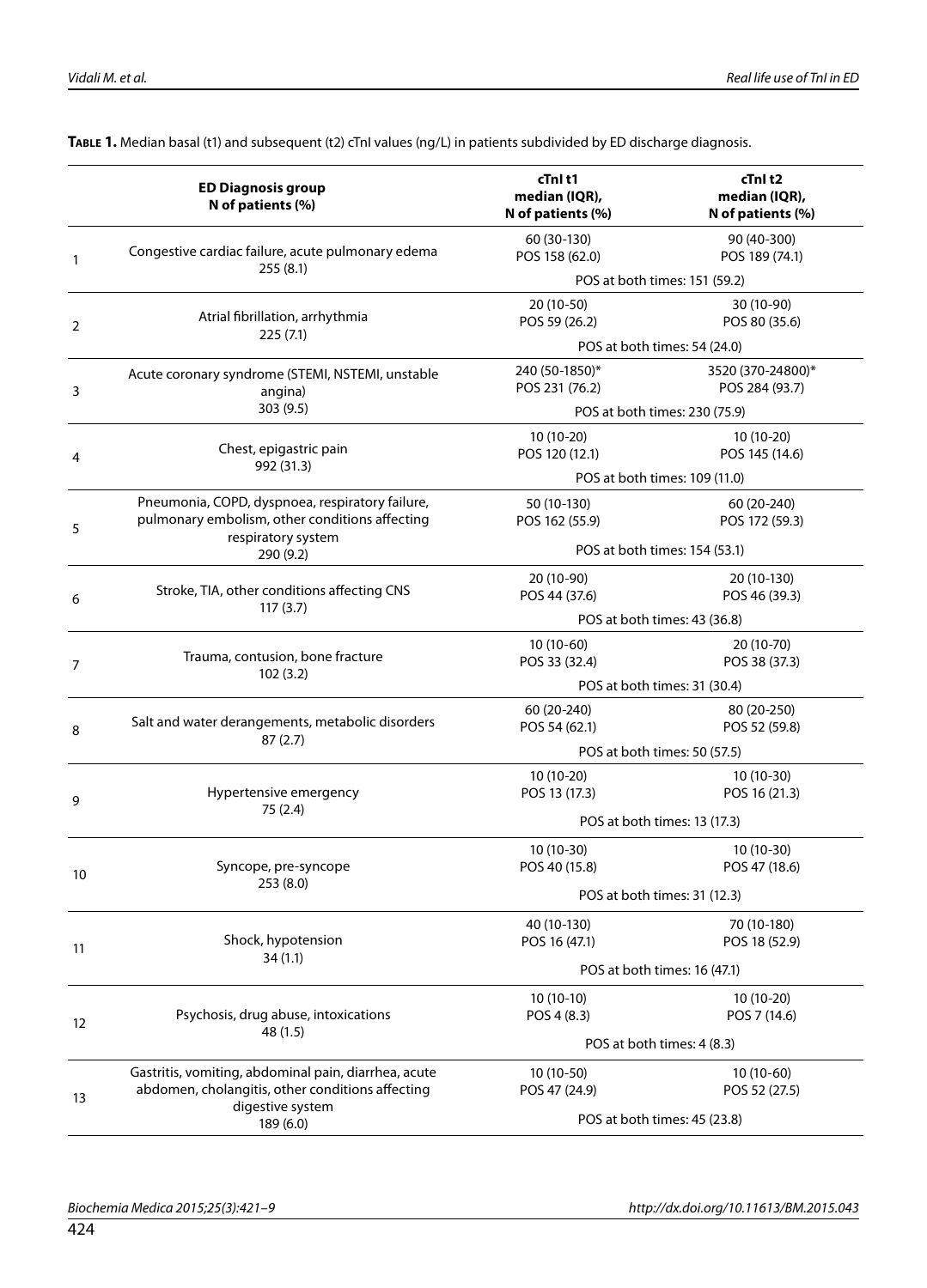|    | <b>ED Diagnosis group</b><br>N of patients (%) | cTnl t1<br>median (IQR),<br>N of patients (%) | cTnl t2<br>median (IQR),<br>N of patients (%) |  |
|----|------------------------------------------------|-----------------------------------------------|-----------------------------------------------|--|
|    |                                                | 80 (10-260)                                   | 100 (30-240)                                  |  |
| 14 | Sepsis, fever<br>55(1.7)                       | POS 35 (63.6)                                 | POS 38 (69.1)                                 |  |
|    |                                                | POS at both times: 34 (61.8)                  |                                               |  |
|    | Other conditions affecting heart               | 20 (10-160)                                   | 30 (10-330)                                   |  |
| 15 |                                                | POS 30 (37.0)                                 | POS 34 (42.0)                                 |  |
|    | 81(2.6)                                        |                                               | POS at both times: 27 (33.3)                  |  |
|    | Other conditions                               | 20 (10-70)                                    | 20 (10-100)                                   |  |
| 16 |                                                | POS 23 (38.3)                                 | POS 24 (40.0)                                 |  |
|    | 60(1.9)                                        |                                               | POS at both times: 22 (36.7)                  |  |

IQR - interquartile range; COPD - chronic obstructive pulmonary disease; TIA - transient ischemic attack; CNS - central nervous system.

In each cell, median and IQR of cTnI at t1 and at t2 (first raw) are reported together with the absolute frequency and percentage of cTnI positivity (second raw). Percentages of cTnI positivity at each time are calculated within each "discharge diagnosis" group (second column)

\*: P < 0.01 *vs*. all other groups

#### **cTnI, coronary angiography and ECG**

The 303 patients discharged from ED with ACS (STEMI or NSTEMI) were admitted to cardiology department for further examinations. 250 out of 303 (83%) underwent coronary angiography, whereas the remaining 53 (18%) were considered at highest risk for the procedure. Conversely, 135 patients without STEMI or NSTEMI were subjected to coronary angiography, most of them having persistent chest pain (85) or acute cardiac failure (21). Stenosis over 50% lumen diameter of 1 or more coronary arteries was present in 225/250 (90%) patients with ACS, 62/85 (73%) patients with persistent chest pain and 9/12 (43%) patients with acute cardiac failure, respectively. Patients with stenosis > 50% lumen diameter of 1 or more coronary arteries showed significantly higher cTnI values both at time 1 and 2 than patients with lower degree of arterial obstruction (P < 0.001).

ECG data were available in 1,404 patients. At admission, 455 patients (32.4%) displayed no ECG alterations, 262 (18.7%) and 203 (14.4%) showed ECG changes suggestive of ACS or atrial fibrillation, while 484 (34.5%) showed other ECG changes. Patients without ECG changes displayed significantly lower cTnI values at both times than all other

groups (Bonferroni correction: P<0.003). Conversely, patients with ECG changes suggestive of ACS showed significantly higher cTnI values at both times than all other groups (Bonferroni correction:  $P < 0.003$ ).

#### **cTnI, co-morbidities or history of cardiac disease**

Patients with hypertension and/or diabetes and/or renal insufficiency displayed basal and following cTnI values significantly higher than patients without comorbidities (P < 0.001). Accordingly, patients with 1 or more comorbidities showed cTnI concentrations ( $P < 0.001$ ) significantly higher than patients without comorbidities.

Patients with positive cardiac history (any type) displayed cTnI values at both times significantly higher than patients who did not report any previous cardiac disease (P < 0.001).

#### **Predictive power of cTnI to detect "unequivocal ACS"**

In the whole sample population, cTnI positivity showed sensitivity and specificity of 74% and 62% for basal cTnI, and 94% and 57% for subsequent cTnI, respectively (Table 2). Although the negative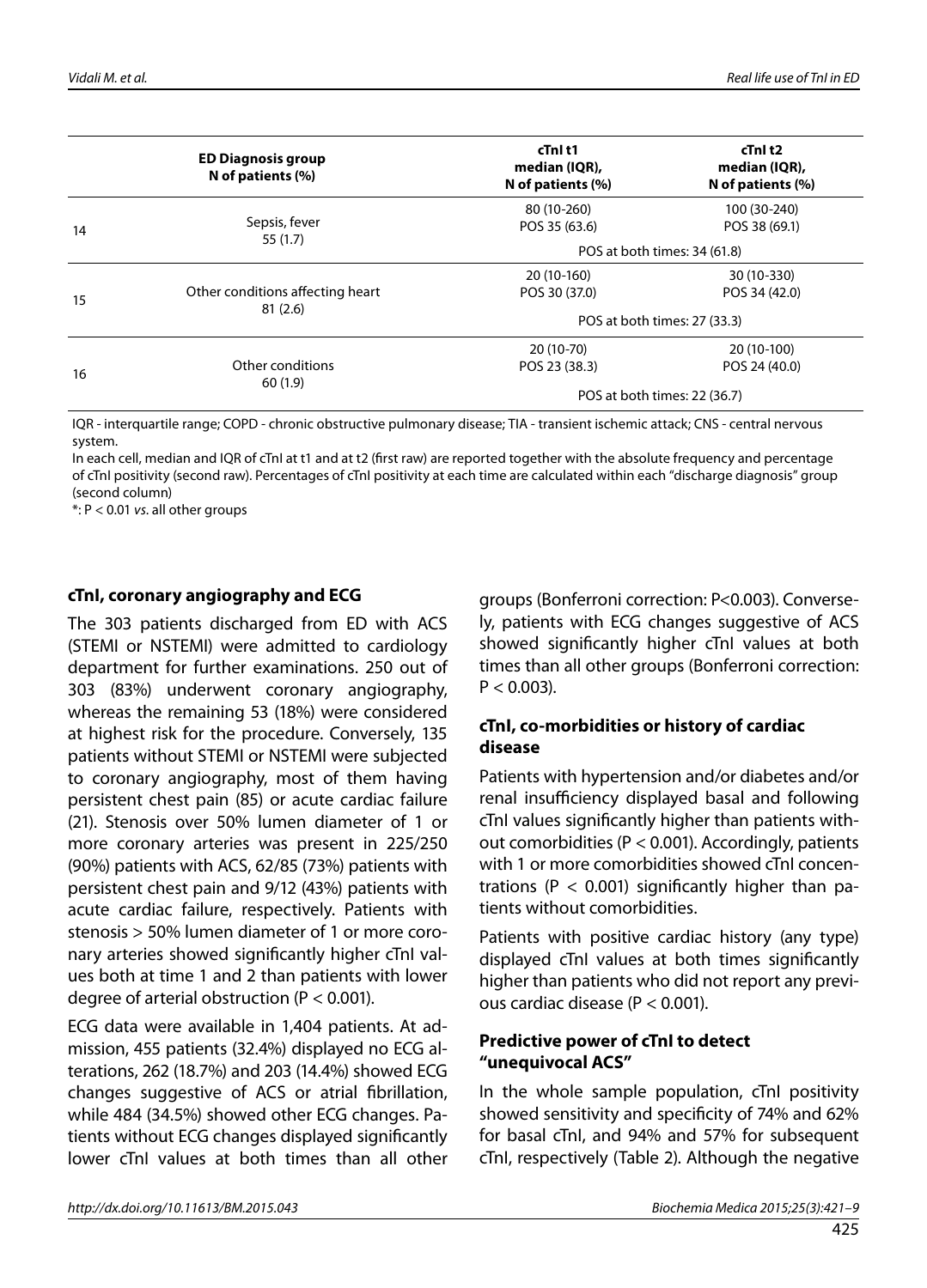predictive value (NPV) was found to be high at both time points (98% t1 and 99% t2), the positive predictive value (PPV) appeared overall modest (10% t1 and 11% t2). cTnI performance was also investigated in different subgroups of patients: those with chest pain, in the subgroup with ECG changes related to ACS, as well as in the subgroup with both chest pain and ECG changes related to ACS (Table 2). A progressive increase of diagnostic performance was hence observed in parallel with the presence of clinical signs and ECG findings suggestive of MI.

#### **Predictors of cTnI positivity at time 1**

In the cohort of patients ( $N = 3,166$ ), age, absence of chest pain, presence of hypertension, diabetes or renal insufficiency, elevated HR (> 100 bpm), presence of ECG changes were significantly associated with basal cTnI positivity in univariate analysis. However, only age, elevated HR and presence of ECG changes remained independently associated with cTnI positivity at admission in multivariate analysis (Table 3).

Table 2. Sensitivity (Se), specificity (Sp), predictive positive (PPV) and negative values (NPV) of cTnI to detect "unequivocal ACS".

| Group                                                   | Se (%)     | Sp(%)       | <b>PPV</b> (%) | <b>NPV</b> (%) |
|---------------------------------------------------------|------------|-------------|----------------|----------------|
| cTnl positivity (time 1)                                |            |             |                |                |
| Whole population                                        | 74 (66-82) | $62(60-64)$ | $10(8-12)$     | 98 (97-98)     |
| Patients with chest pain                                | 74 (66-82) | 77 (73-80)  | 41 (34-47)     | 93 (91-95)     |
| Patients with ECG changes related to ACS                | 74 (66-82) | 42 (32-54)  | 65 (57-73)     | 53 (41-65)     |
| Patients with chest pain AND ECG changes related to ACS | 74 (66-82) | 56 (23-85)  | 96 (89-99)     | $14(5-30)$     |
| cTnl positivity (time 2)                                |            |             |                |                |
| Whole population                                        | 94 (87-97) | 57 (55-59)  | $11(9-13)$     | 99 (98-100)    |
| Patients with chest pain                                | 94 (87-97) | 71 (67-74)  | 41 (35-47)     | 98 (96-99)     |
| Patients with ECG changes related to ACS                | 94 (87-97) | $35(25-46)$ | 68 (60-75)     | 79 (62-90)     |
| Patients with chest pain AND ECG changes related to ACS | 94 (87-97) | 44 (15-77)  | 96 (90-98)     | $33(11-65)$    |

Values are expressed as percentages and 95% confidence interval.

**Table 3.** Univariate and multivariate analysis of the predictors of cTnI positivity at admission in the whole population investigated.

|                                                                         | <b>Univariate</b> |                            |         | <b>Multivariate</b>        |  |
|-------------------------------------------------------------------------|-------------------|----------------------------|---------|----------------------------|--|
| Predictor                                                               | P                 | OR (95%CI)                 | Ρ       | OR (95%CI)                 |  |
| Age, years                                                              | < 0.001           | 1.054 (1.048-1.060)*       | < 0.001 | $1.032(1.023-1.042)^{*}$   |  |
| Gender (M vs. F)                                                        | 0.304             | $0.925(0.798-1.073)$       |         |                            |  |
| Chest pain (YES vs. NO)                                                 | < 0.001           | $0.424(0.364 - 0.494)^{*}$ | 0.754   | $0.961(0.748-1.234)$       |  |
| Hypertension (YES vs. NO)                                               | < 0.001           | $1.352(1.165 - 1.569)^*$   | 0.738   | 1.043 (0.814-1.338)        |  |
| Diabetes (YES vs. NO)                                                   | 0.005             | 1.317 (1.088-1.594)*       | 0.174   | 1.241 (0.909-1.693)        |  |
| Renal insufficiency<br>(YES vs. NO)                                     | < 0.001           | 3.128 (2.298-4.259)*       | 0.238   | 1.329 (0.829-2.131)        |  |
| <b>Heart Rate</b>                                                       | < 0.001           |                            | < 0.001 | $\ast$                     |  |
| 60-100 vs. $<$ 60                                                       | 0.764             | 1.052 (0.756-1.463)        | 0.086   | $1.543(0.941 - 2.532)^{*}$ |  |
| $>100$ vs. $< 60$                                                       | < 0.001           | 2.022 (1.411-2.898)        | 0.001   | 2.598 (1.514-4.458)*       |  |
| ECG changes (YES vs. NO)                                                | < 0.001           | 3.570 (2.733-4.664)*       | < 0.001 | 2.557 (1.916-3.413)*       |  |
| OR – odds ratio; CI - confidence interval.<br>*: significant predictors |                   |                            |         |                            |  |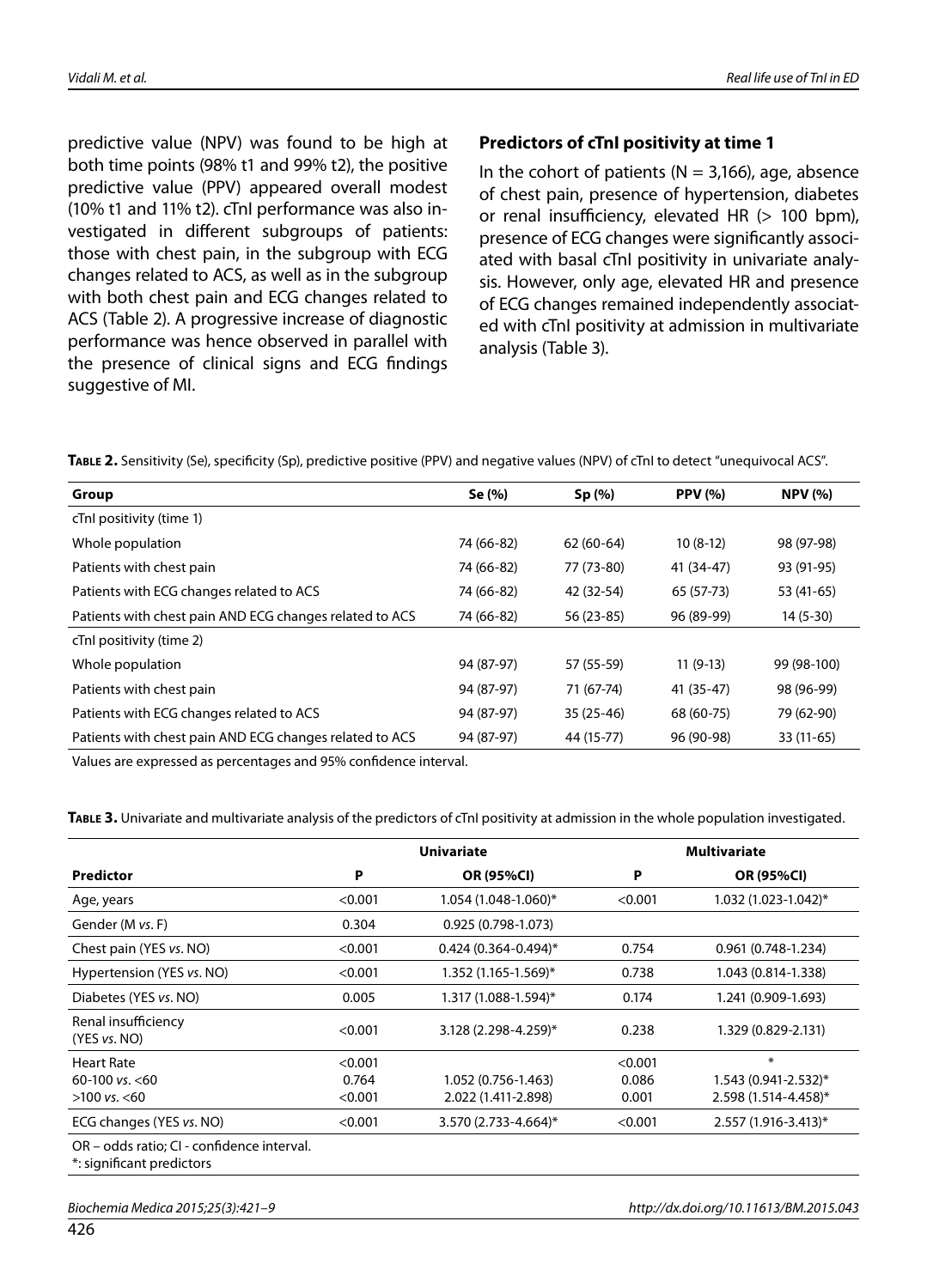## **Discussion**

As predictable, patients with a diagnosis of ACS in the ED displayed median cTnI values significantly higher than other groups of diagnosis. Moreover, as previously described, significantly higher median cTnI level was also observed in patients with infections (14). A large number of patients with other conditions displayed cTnI positivity, and this evidence is attributable to the fact that the patient population presenting to the ED is different from the normal population used to establish the diagnostics specification of cTnI (15), wherein an increased rate of cTnI positivity may be caused by minimal myocardial injury that is typically lacking in the reference population. In our study population (median age 72 years), a relative 5% increased risk of positivity to cTnI was observed for any oneunit age increase. The remarkable rate of increased values observed in the elderly are probably due to higher prevalence of left ventricular strain, impaired sub-endocardial perfusion, inflammation or other undetermined factors, which lead to myocardial injury or cellular myocyte membrane leakage (16,17). As regards non-ACS causes of increased values of cTnI in elderly, these findings pose a considerable diagnostic problem due to the frequent presence of ECG abnormalities (LBBB, cardiac device induced rhythm, chronic ischemic ECG findings, etc.) that challenge the rule out process or the diagnosis of MI. The evidence that age is an independent predictor of cTnI positivity emerged from our and other studies (16-18) suggests that the adoption of age-specific cTnI cutoffs may be regarded as a potentially useful approach for increasing the specificity of this test.

It has been reported that up to 100% of patients with stable chronic heart failure and CAD have detectable levels of cTnT when measured with a HS assay (19). HS-TnT was also detectable in approximately 25% of adults in the general population (17). Interestingly, detectable HS-TnT levels were also found to be associated with diabetes, hypertension, impaired renal function, increased left ventricular mass, wall thickness and heart chamber dilation. Although similar associations were observed in our study in univariate analysis, these

variables were not independently associated with cTnI values in multivariate analysis. Despite increased levels of cTns are frequently encountered in subjects with progressive decline of renal function (20-21), whether the adjustment of cTnI values for renal function could be a viable approach for increasing its diagnostic specificity, still remains to be elucidated, since our multivariate model does not support these data.

Supraventricular tachycardia has been associated with a troponin elevation without severe CAD (22). An increase of high-sensitivity cTn levels has also been observed after strenuous exercise (23). We demonstrated that positivity for cTnI was independently associated with heart rates. More specifically, compared to patients with  $HR < 60$  bpm, we found that those with heart rate between 60 and 100 bpm or > 100 bpm had a 1.5 and 2.6 higher risk of having increased cTnI levels, respectively.

Since elderly patients have increased ACS-attributable morbidity and mortality, the presence of signs and symptoms other than chest pain or dyspnea may justify cTnI testing (24). Nevertheless, if considering the large number of patients (1,629 or 51.5%) admitted to the ED without chest pain but with serial cTnI measurements, it is conceivable that at least some of cTn tests were inappropriately and unnecessary requested. In our population, 1,537 (49%) patients presented to the ED with chest pain but only 230 (15%) were diagnosed as having ACS. Conversely, up to 73 out of 303 patients with an ACS diagnosis (24%) did not report chest pain. As such, it is not surprising that the presence of chest pain was found to be inversely associated (Risk  $<$  1) with cTnI positivity in univariate but not in multivariate analysis (Table 3).

Despite in our study population cTnI positivity exhibited sensitivity and specificity of 74% and 62% (for basal cTnI) and 94% and 57% (for subsequent cTnI assay); the PPV at both times was very modest (10% at time 1 and 11% at time 2, respectively). This is probably attributable to the low prevalence of "unequivocal ACS" in our cohort of patients. Therefore, we could confirm that the cTnI positivity should not be straightforwardly considered as indicative of ACS in the ED setting, where the prev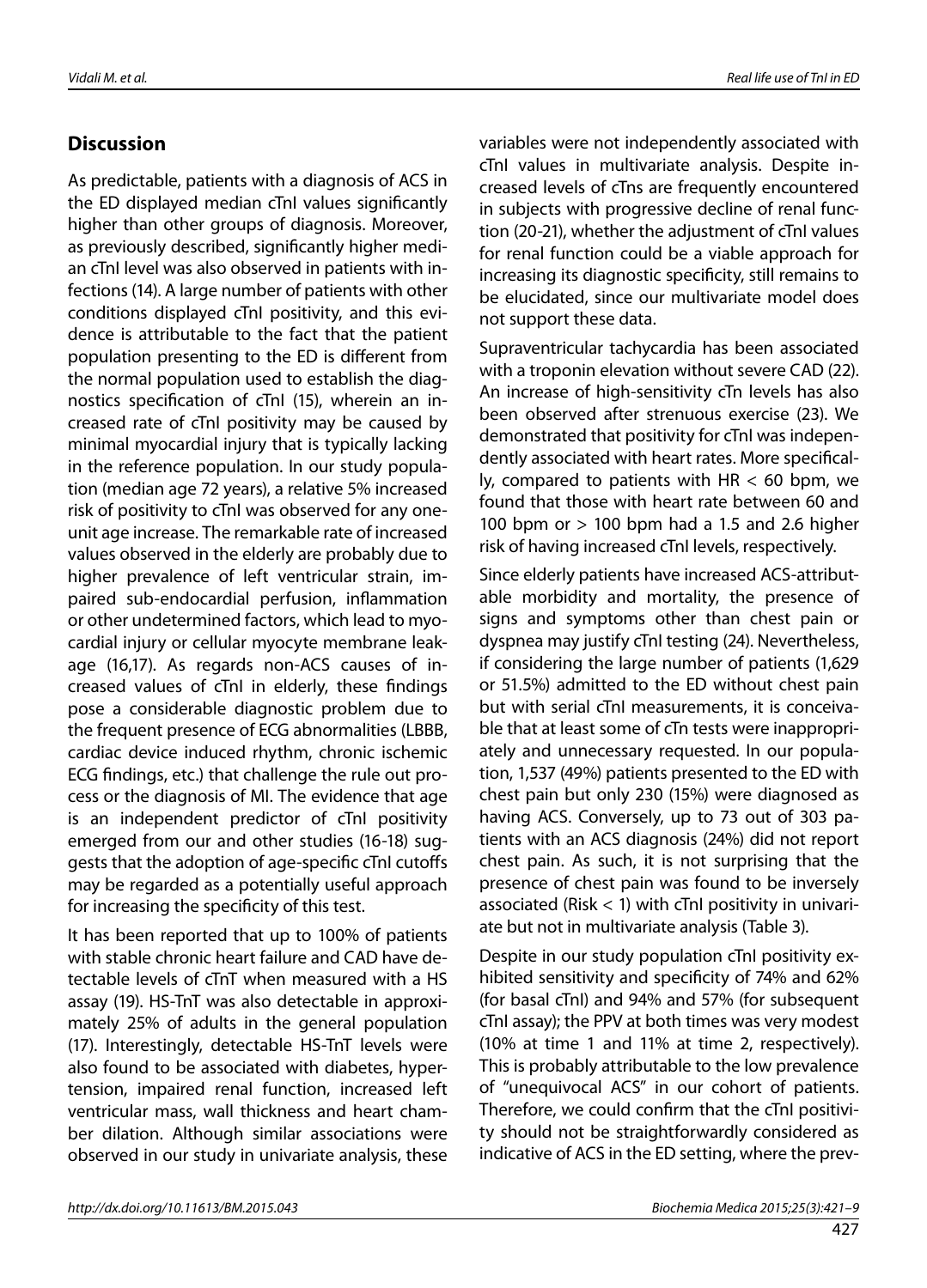alence of ACS is typically low. Given the very high NPV (98% at t1 and 99% at t2 in the whole population), ED physician should hence preferably use a cTnI test to exclude ACS diagnosis in this population of patients. It is also noteworthy that the PPV of cTnI increased substantially in patients with higher probability of myocardial ischemia, reaching 96% in those reporting chest pain and showing ECG changes suggestive of ACS. In agreement with previous evidence, our results confirm that cTnI assay exhibits better performance in two extremes of patient population, and it should hence be used to rule out ACS in patient with low pretest probability and confirm this diagnosis in patient with high pre-test probability (25,26).

We can hence conclude that the diagnostic accuracy of HS cTnI assays can be considerably improved when used in patients with a high clinical suspicion for MI. Nevertheless, these methods display lower specificity and increased rate of false positive diagnoses of MI, particularly in subjects with a low likelihood of MI, with older age, elevated heart rate or ECG changes. Current guidelines recommend more intensive treatment for patients with suspected ACS who also display increased cTn levels (27). Therefore, the indiscriminate use of HS assays without integrating clinical reasoning and new approaches to stratify patients with suspected acute MI is likely to expose some patients to unnecessary clinical risk and unjustified expenses for the health care system.

#### **Potential conflict of interest**

None declared.

#### **References**

- *1. Thygesen K, Alpert JS, Jaffe AS, Simoons ML, Chaitman BR, White HD; Joint ESC/ACCF/AHA/WHF Task Force for Universal Definition of Myocardial Infarction; Third universal definition of myocardial infarction. J Am Coll Cardiol 2012;60:1581-98. http://dx.doi.org/10.1016/j. jacc.2012.08.001.*
- *2. Ebell MH, Flewelling D, Flynn CA. A systematic review of troponin T and I for diagnosing acute myocardial infarction. J Fam Pract 2000;49:550–6.*
- *3. Cooper A, Calvert N, Skinner J, Sawyer L, Sparrow K, Timmis A, et al. Chest pain of recent onset: assessment and diagnosis of recent onset chest pain or discomfort of suspected cardiac origin. 2010. Clinical Guideline. London: National Clinical Guideline Centre for Acute and Chronic conditions. Available at http://www.ncbi.nlm.nih.gov/pubmedhealth/ PMH0034162/pdf/TOC.pdf. Accessed December 8, 2014.*
- *4. Goodacre SW, Bradburn M, Cross E, Collinson P, Gray A, Hall AS. The Randomised Assessment of Treatment using Panel Assay of Cardiac Markers (RATPAC) trial: a randomised controlled trial of point-of-care cardiac markers in the emergency department. Heart 2011;97:190-6. http://dx.doi. org/10.1136/hrt.2010.203166.*
- *5. Reichlin T, Hochholzer W, Bassetti S, Steuer S, Stelzig C, Hartwiger S, et al. Early diagnosis of myocardial infarction with sensitive cardiac troponin assays. N Engl J Med 2009;361:858–67. http://dx.doi.org/10.1056/NEJ-Moa0900428.*
- *6. Smith SC, Ladenson JH, Mason JW, Jaffe AF. Elevations of cardiac troponin I associated with myocarditis. Experimental and clinical correlates. Circulation 1997;95:163–8. http://dx.doi.org/10.1161/01.CIR.95.1.163.*
- *7. Konstantinides S, Geibel A, Olschewski M, Kasper W, Hruska N, Jäckle S, et al. Importance of cardiac troponins I and T in risk stratification of patients with acute pulmonary embolism. Circulation 2002;106:1263–8. http://dx.doi. org/10.1161/01.CIR.0000028422.51668.A2.*
- *8. Horwich TB, Patel J, MacLellan WR, Fonarow GC. Cardiac troponin I is associated with impaired hemodynamics, progressive left ventricular dysfunction, and increased mortality rates in advanced heart failure. Circulation 2003;108:833–8. http://dx.doi.org/10.1161/01.CIR.0000084543.79097.34.*
- *9. Daniels LB, Laughlin GA, Clopton P, Maisel AS, Barrett-Connor E. Minimally elevated cardiac troponin T and elevated N-terminal pro-B-type natriuretic peptide predict mortality in older adults: results from the Rancho Bernardo Study. J Am Coll Cardiol 2008;52:450-9. http://dx.doi. org/10.1016/j.jacc.2008.04.033.*
- *10. High-Sensitivity Cardiac Troponin for the Rapid Diagnosis of Acute Coronary Syndrome in the Emergency Department: A Clinical and Cost-Effectiveness Evaluation. Ottawa (ON): Canadian Agency for Drugs and Technologies in Health; 2013 Mar. (CADTH Optimal Use Report, No. 2.1.) Available at: http://www.ncbi.nlm.nih.gov/books/ NBK168953/. Accessed December 8, 2014.*
- *11. Panju AA, Hemmelgarn BR, Guyatt GH, Simel DL. The rational clinical examination. Is this patient having a myocardial infarction? JAMA 1998;280:1256-63. http://dx.doi. org/10.1001/jama.280.14.1256.*
- *12. Swap CJ, Nagurney JT. Value and limitations of chest pain history in the evaluation of patients with suspected acute coronary syndromes. JAMA 2005;294:2623-9. http://dx.doi. org/10.1001/jama.294.20.2623.*